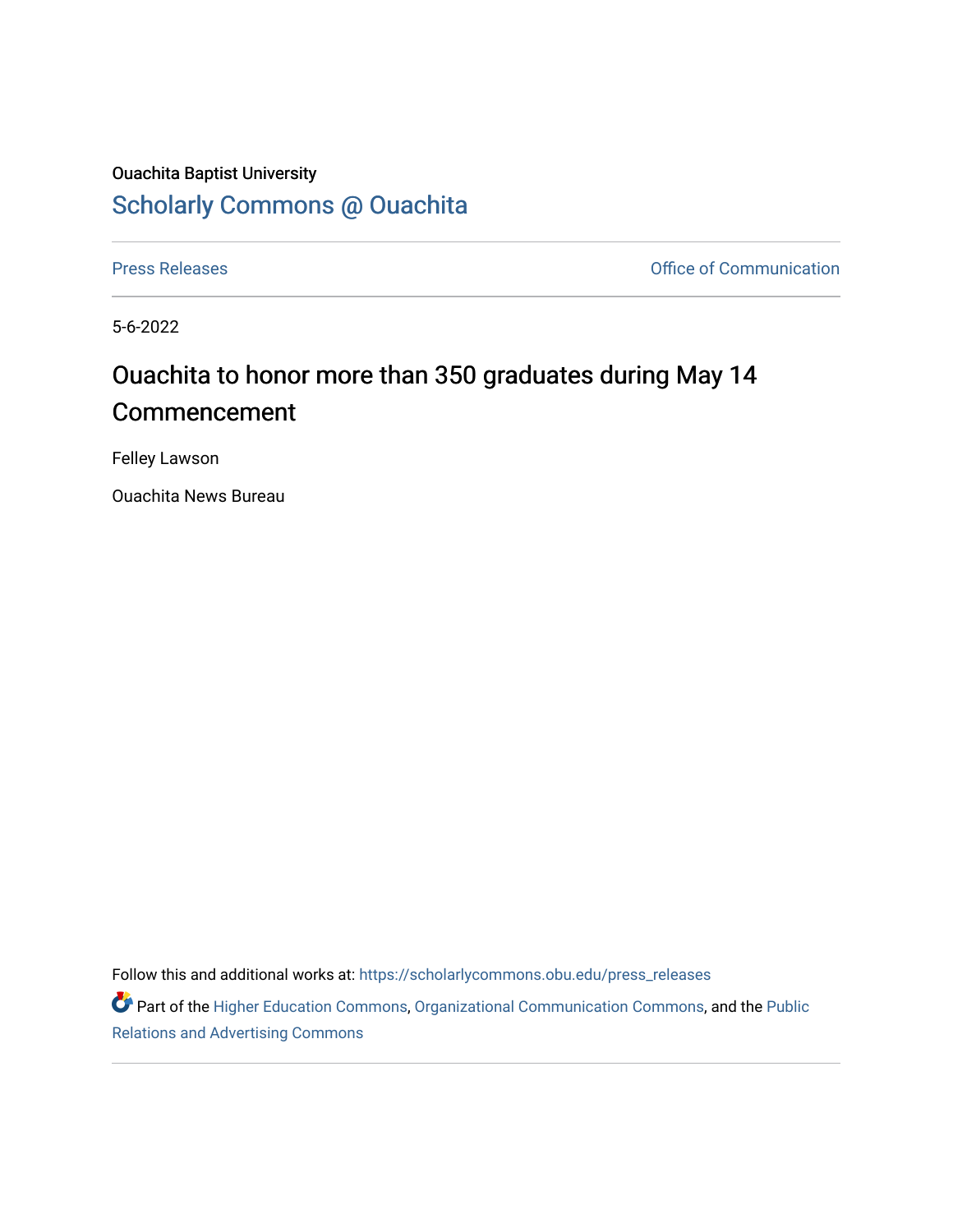



*Photo 1* Photo by Alex Blankenship

For immediate release **Ouachita to honor more than 350 graduates during May 14 Commencement** *By Felley Lawson* May 6, 2022 For more information, contact OBU's news bureau at [newsbureau@obu.edu](mailto:newsbureau@obu.edu) or (870) 245-5206

ARKADELPHIA, Ark.—Ouachita Baptist University will hold its 135th Spring Commencement Saturday, May 14, at 9:30 a.m. on the front lawn of Cone-Bottoms Hall. The ceremony honors more than 350 graduates who have earned Bachelor of Arts, Bachelor of Science, Bachelor of Music, Bachelor of Music Education, Bachelor of Fine Arts, Bachelor of Science in Nursing and Master of Science degrees, as well as those who have earned post-baccalaureate certificates for Dietetic Internship. The nursing graduates, a cohort of 19, are the university's first-ever B.S.N. degree recipients.

Commencement exercises will be led by Dr. Ben Sells, Ouachita president, who will serve as Commencement speaker. Dr. Jim Files, associate professor of accounting at Ouachita, will serve as Commencement marshal. Honorary marshals include Dr. Glenda Secrest, professor emerita of music; Dr. Jon Secrest, professor emeritus of music; Dr. Amy Sonheim, professor emerita of English; and Dr. Doug Sonheim, professor emeritus of English.